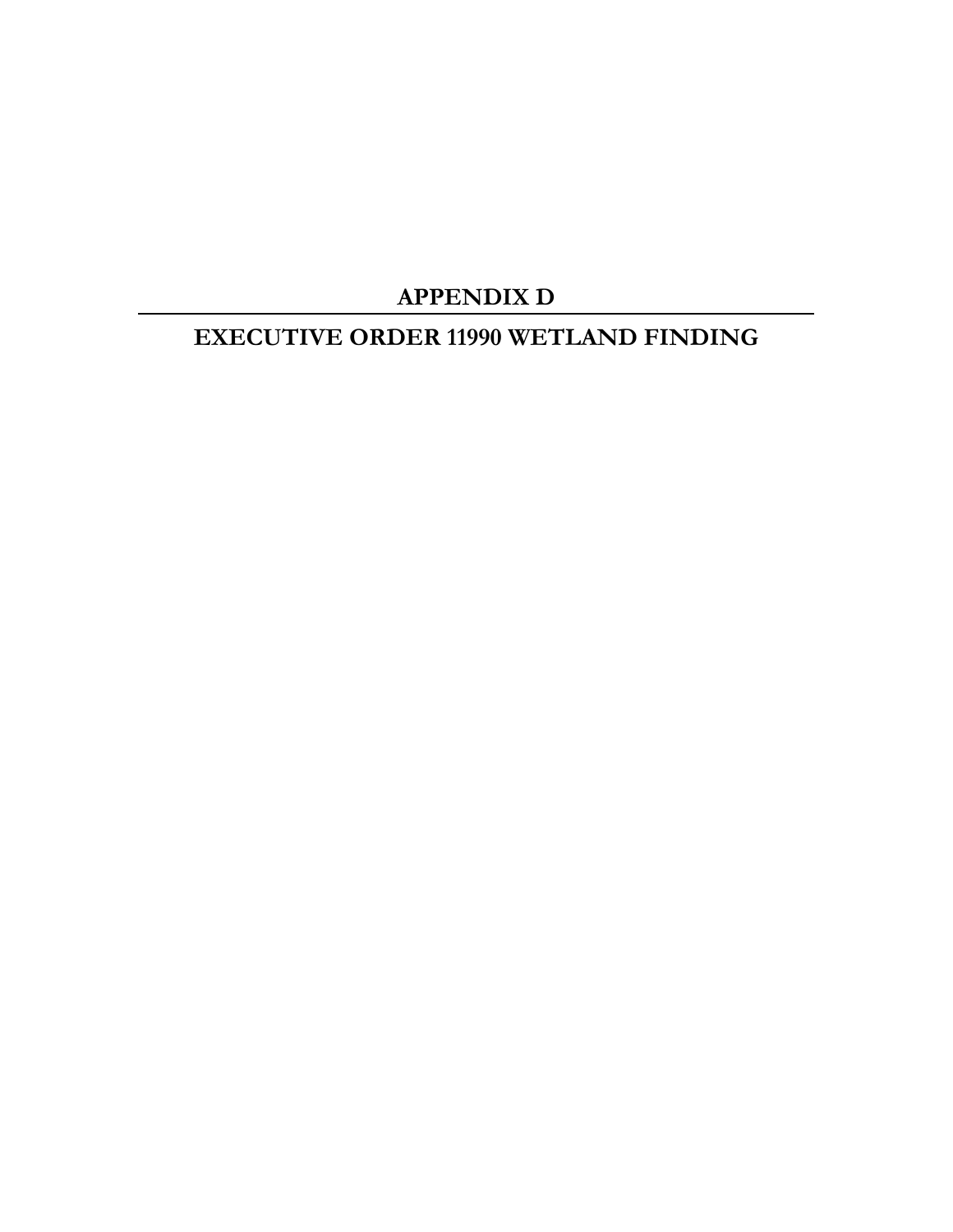Federal Highway Administration South Dakota Department of Transportation City of Sioux Falls

Solberg Avenue-Tallgrass Avenue Overpass IM 2292(88)0 PCN # 01QT P 1344(01) PCN # 02J0 Executive Order 11990 Wetland Finding

This action complies with Executive Order 11990, Protection of Wetlands

Approved \_

FHWA Environmental Engineer Date

Approved \_

SDDOT Environmental Supervisor Date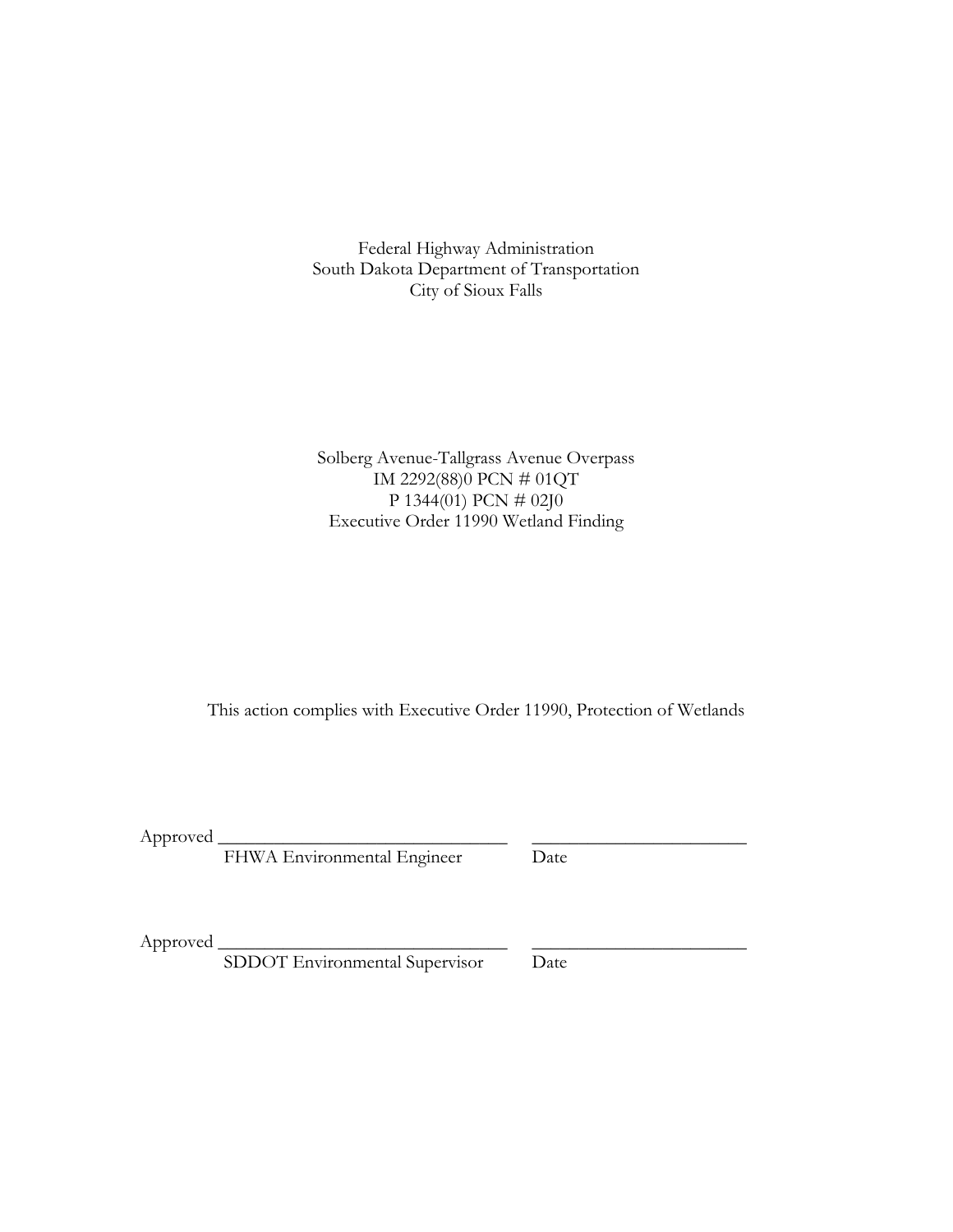#### **Federal Highway Administration South Dakota Department of Transportation City of Sioux Falls**

#### **Solberg Avenue-Tallgrass Avenue Overpass Executive Order 11990 Wetland Finding**

This statement set forth the basis for a preliminary finding that there is no practical, prudent or economical alternative to the placing of fill for highway construction in certain wetlands within the future right-of-way of the proposed Solberg Avenue to Tallgrass Avenue overpass of I-229 in Sioux Falls. The Solberg Avenue-Tallgrass Avenue Environmental Assessment (EA) has satisfactorily addressed project effects on wetlands in accordance with Executive Order 11990 on "No Net Loss" of wetlands.

Projected effects and impacts on wetlands were determined by following Federal Highway Administration (FHWA) guidance and policies, and the wetland sequencing and permitting requirements of the U.S. Army Corps of Engineers (USACE), U.S. Environmental Protection Agency (USEPA), the U.S. Fish and Wildlife Service (USFWS), and state agencies responsible for wetland impact review.

#### **Project Description**

The proposed project is located in the southern portion of Sioux Falls, South Dakota along a proposed Solberg Avenue/Tallgrass Avenue alignment between 59<sup>th</sup> Street and 69<sup>th</sup> Street (Figure 1 **of the EA**). The purpose of the project is to improve the connectivity of developing areas in the southwest area of Sioux Falls to the existing arterial street network by providing an extension of Solberg Avenue south of  $59<sup>th</sup>$  Street to Tallgrass Avenue at  $69<sup>th</sup>$  Street. The extension of Solberg Avenue includes an overpass of Interstate 229 (I-229), which would be located approximately 1/4 mile east of Interstate 29 (I-29) and one mile west of Louise Avenue. The proposed cross section of the Solberg Avenue corridor is a four-lane divided road with:

- Left and right turn lanes provided at 69<sup>th</sup> Street.
- Left and right turn lanes provided at 59<sup>th</sup> Street.

### **Alternatives Considered**

As part of the I-29 Corridor Study, two Build Alternatives for the Solberg Avenue to Tallgrass avenue connection were evaluated relative to traffic, adjacent impacts and construction costs. The alternatives included in the corridor study were an underpass of I-229 and an overpass of I-229, which both followed essentially the same alignment. The overpass alternative was carried into this EA for more detailed evaluation. The underpass option was eliminated due to the potential for impacts to the interstate mainline operations during construction and constructability complications relative to the overpass.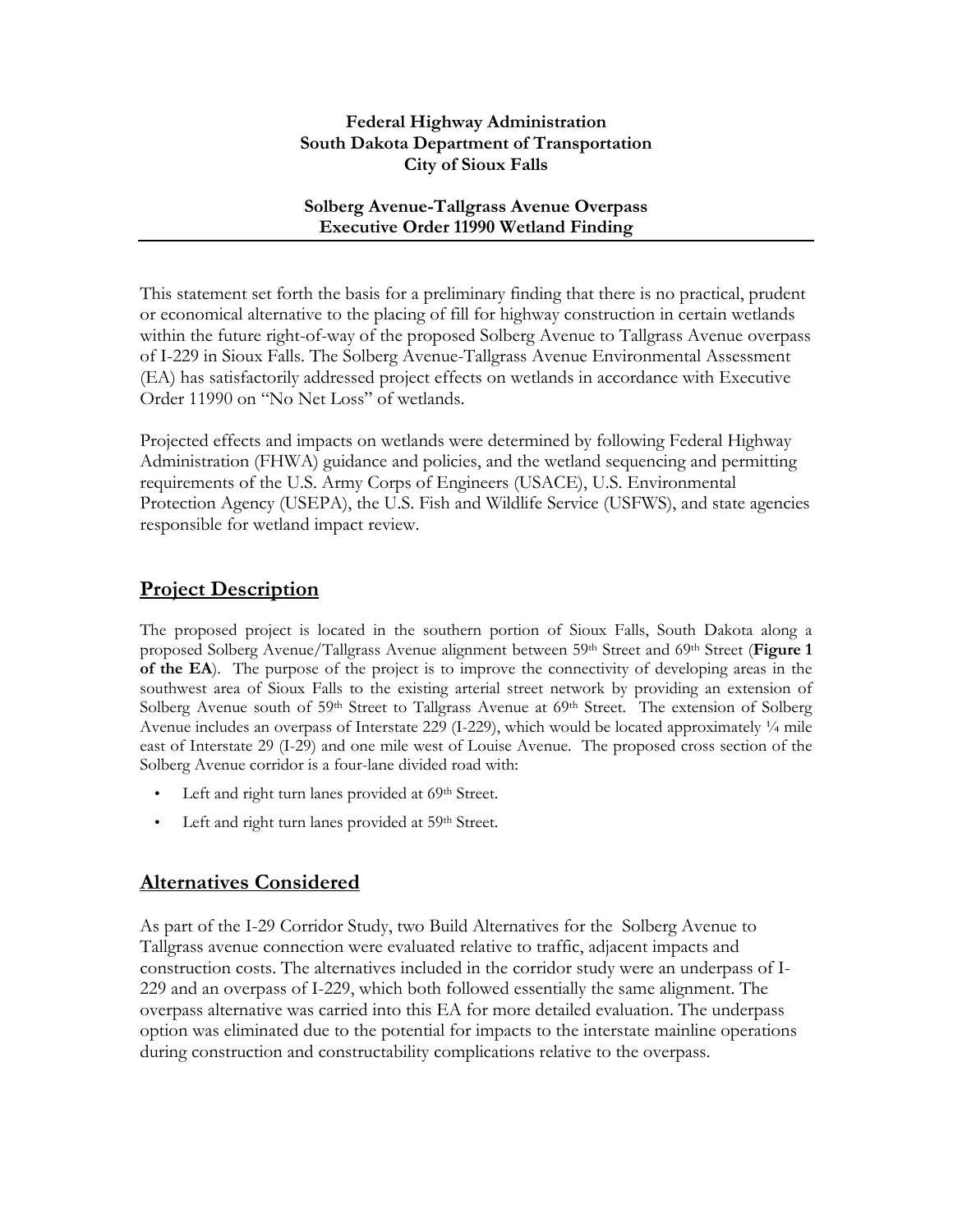The overpass option advanced cannot avoid wetlands because of the relatively short distance between the required arterial connections of Solberg Avenue-Tallgrass Avenue on the north at 59<sup>th</sup> Street and on the south at 69<sup>th</sup> Street. The short distance eliminates reasonably locating Solberg Avenue-Tallgrass Avenue on an alignment that would avoid the wetlands and provide the required arterial connections. Design considerations will minimize wetland impacts to the extent that a safe alignment can be implemented that meets traffic and construction standards.

The Build Alternative results in approximately 4.9 acres of wetland impacts. The estimates are based on determination of wetland boundaries via a review of National Wetland Inventory maps and field confirmation. The EA presents additional details on project effects and proposed avoidance/minimization and mitigation measures.

### **Basis for Determining the Proposed Action Includes All Practicable Measures to Minimize Harm to Wetlands**

During the design phase for the project, all affected wetlands will be delineated following the methods of the USACE 1987 Manual on Identifying Wetlands in the United States and field typed in accordance with the methods of USFWS "Classification of Wetlands and Deepwater Habitats of the United States" (Cowardin et al. 1979), to provide accurate and up-to-date wetland determinations and impact acreages resulting from the project. Wetland impact sequencing measures will also be implemented during the preliminary design phase after the completion of the wetland delineations and field typing. Sequencing implementation includes the following in order; 1) wetland avoidance; 2) wetland impact minimization; and 3) wetland mitigation. Wetland mitigation opportunities will be developed prior to or concurrent with construction of the Solberg Avenue-Tallgrass Avenue overpass.

#### **Mitigation**

Wetlands which cannot be avoided will be appropriately mitigated based on the function and quality to the extent possible. The proposed wetland impact mitigation concept for the proposed Solberg Avenue-Tallgrass Avenue overpass is to purchase units from the Tetonka Wetland Mitigation Bank located in Grand Meadow Township, Minnehaha County. Offsite mitigation is being proposed because the immediate impact area is not conducive for mitigation. This conclusion is based on:

- It is difficult to maintain quality small mitigation sites in or directly adjacent to Interstate right-of-way because of all the sediments, salts and typical road runoff. The Tetonka Bank provides wetland credits of known quality and value per USACE regulatory purview and does not require 3-5 years to reach full functionality.
- Neither the SDDOT nor the City owns any land that is suitable for wetland development in the project area.
- Onsite wetland creation would have to be approximately 10 acres of wetlands with buffer. Land adjacent to this property will cost more than \$25,000 per acre. Finding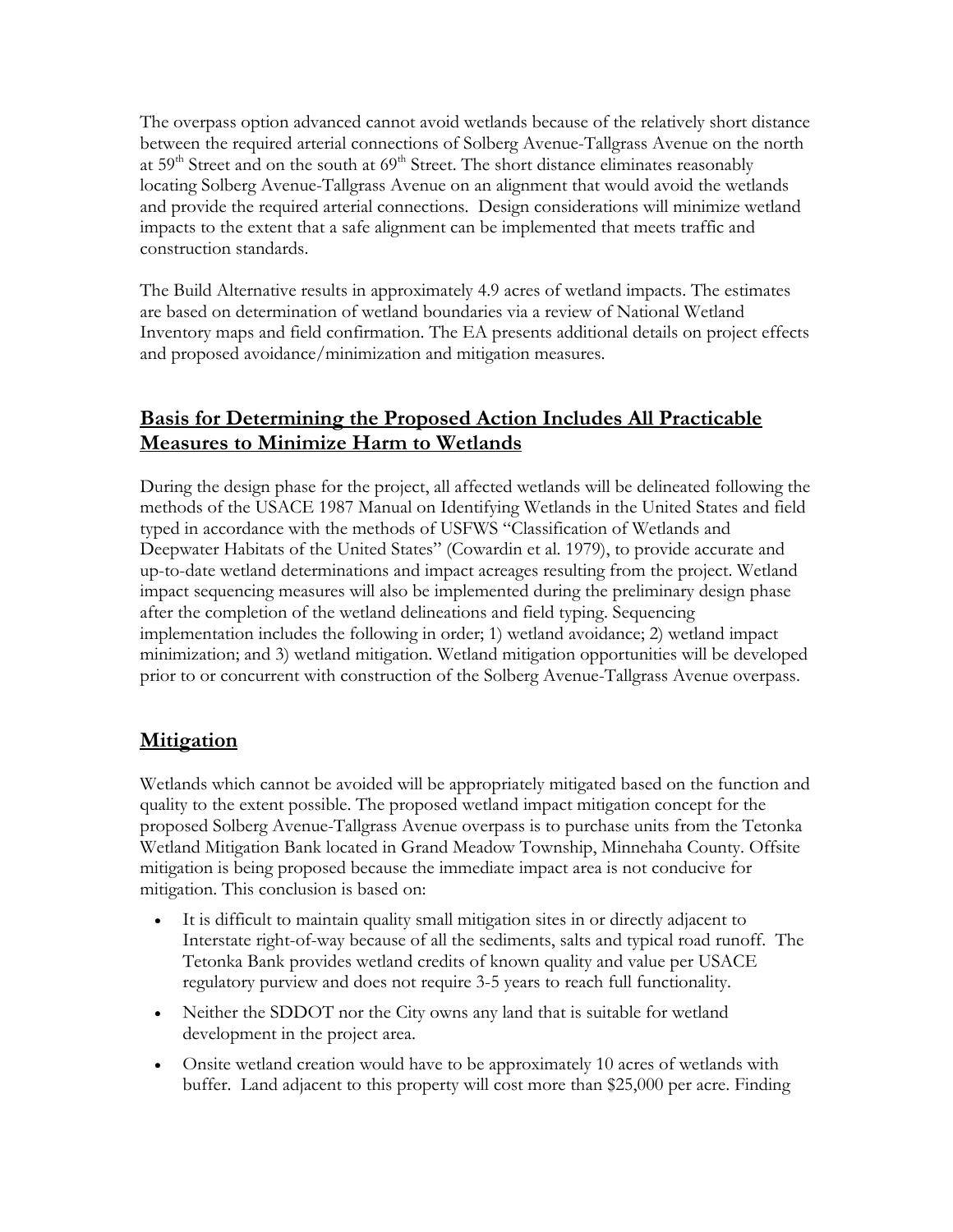less expensive land outside the project area that is better suited for wetland development would entail additional planning and engineering costs.

• The current 33 CFR Chapter II 332.3 General compensatory mitigation requirements states, "the environmentally preferable compensatory mitigation may be provided through mitigation banks ...". Tetonka is a suitable bank near Hartford.

Mitigation to the Tetonka Wetland Mitigation Bank is the most expedient mitigation process, because mitigating at the bank requires:

- No acquisition of land
- No inventory of existing condition of mitigation site
- No wetland planning or engineering
- No wetland construction
- No filing of a deed restriction
- No maintenance for five years after construction
- No monitoring for five years

The mitigation ratio is 1.5 to 1 at the bank versus 2 to 1 ratio for creating a new wetland and the wetland bank accepts all responsibility and risk for the wetland establishment.

A Hydro geomorphic (HGM) Assessment will be completed on the jurisdictional and nonjurisdictional wetlands that will be impacted. The HGM Assessment will result in an estimate of the number of credits that will be purchased to replace the function and quality of the impacted wetlands in the study area. The unique complex of riverine and pothole wetlands of the Tetonka bank makes it possible to use the HGM assessment to develop a universal mitigation plan for the different wetland types in the project watershed.

At this point in the planning process, determining impacts and mitigation requirements are impractical to predict. From experience it is generally found that wetlands in ditches can have a value as low 2 credits per acre. In other more isolated conditions, the HGM value can be as high as 6 credits per acre. The Tetonka Wetland Bank has over 170 credits available. Thus, has substantial capacity to allow time for the HGM Assessment to be completed in the final Design stage.

#### **Coordination**

This project and wetland finding has been and will continue to be coordinated with the following agencies:

- US Fish and Wildlife Service
- SD Dept. of Game, Fish, and Parks
- SD Dept. of Environment and Natural Resources

The wetland permit applications will be submitted to the responsible permitting agencies for review and approval prior to construction of the Solberg Avenue-Tallgrass Avenue overpass